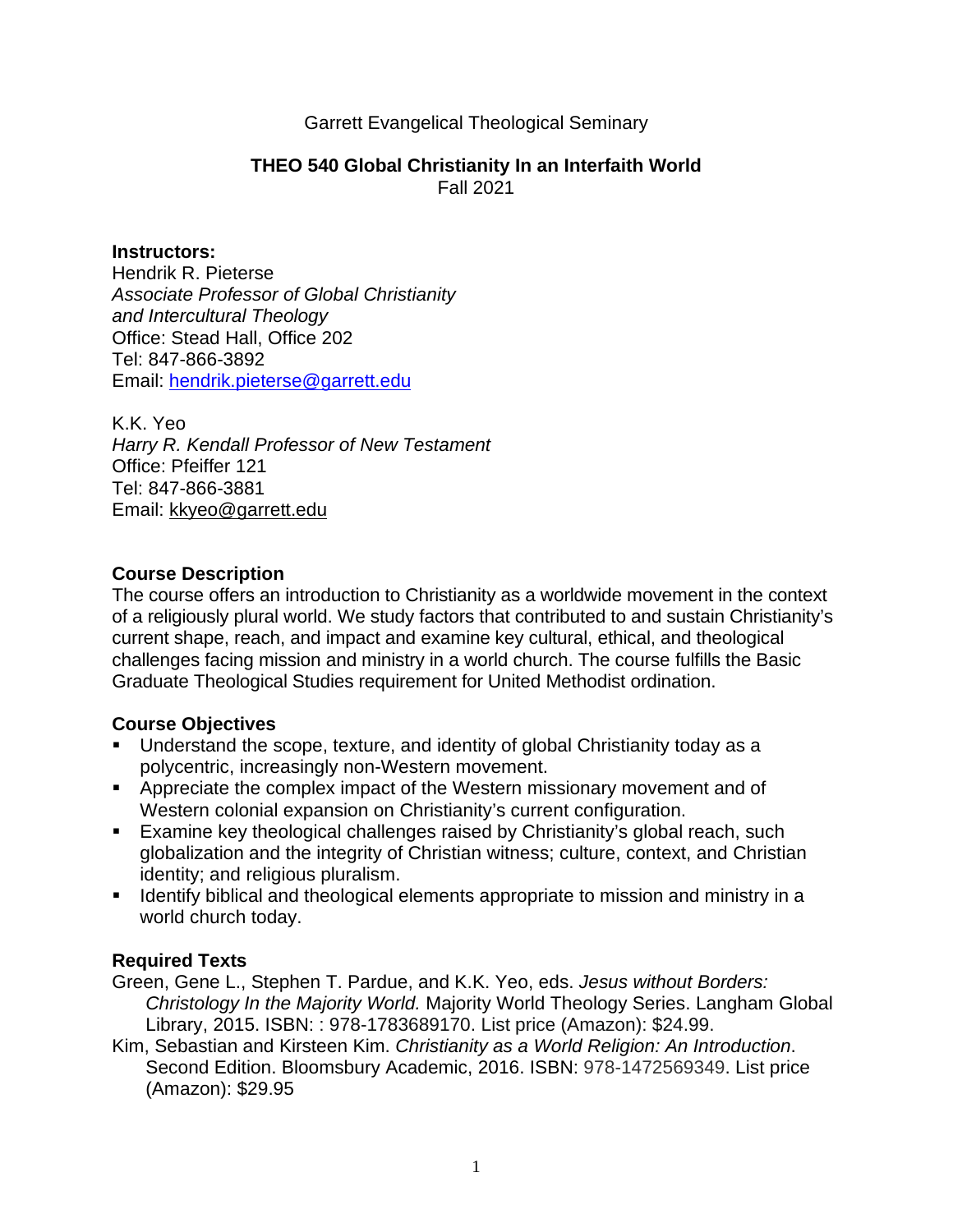Bevans, Stephen B. and Roger P. Schroeder. Prophetic Dialogue: Reflections On Christian Mission Today. Orbis Books, 2011. ISBN: 978-1570759116. List price (Amazon): \$37.00

## **Additional reading (essays, articles) will be uploaded on Moodle**

| <b>Grade Structure</b>                    |            |
|-------------------------------------------|------------|
| Reflection posts/responses                | <b>20%</b> |
| Intercultural faith experience reflection | <b>20%</b> |
| Interpretations of Jesus reflection       | <b>25%</b> |
| Final essay                               | 35%        |

# **Assignments**

All assignments are due on the dates and at the times indicated. No late submissions will be accepted, except in the case of extenuating circumstances, and with prior written approval from the instructor**.** 

**Note:** All assignments are expected to conform to Kate L. Turabian, A Manual for Writers, 7<sup>th</sup> edition. Chicago: University of Chicago Press, 2007.

# **ASSIGNMENT 1: REFLECTION POSTS**

**Rationale:** The intent of the exercise is to invite you into a critical conversation with your classmates about issues, insights, and challenges raised by the course topics with a view to exploring implications for ministry in a global church today.

**Task:** (1) Post a reflection (250-300 words) each week on the course Moodle site for **all the sessions** listed on the class schedule. (2) Post a response each week to **two** of your classmates' reflection posts.

**Parameters:** Reflection posts should be 300-350 words each; responses to classmates' reflections will vary as appropriate

# **Process:**

- 1. **Submitting your post:** Each student is expected to post reflections (250-300 words each) on the course Moodle site each week for **all the sessions** listed on the class schedule. Reflect on the lecture and assigned reading for the week's topic and select an issue, insight, or question you found particularly important or challenging. Now write a post in which you explore implications of that issue, insight, or question for your ministry as part of a global Christian church today. The aim of these reflections is to help you strengthen the skill of applying new insights creatively and constructively to your practice of Christian ministry.
- 2. An excellent post: (1) Makes explicit use of course material (reading, lecture), although you're not required to employ both in every post; (2) states clearly the idea, concept, or question you wish to discuss, with sources cited (page numbers, lecture title); (3) shows why the idea, concept, or question is important, stimulating,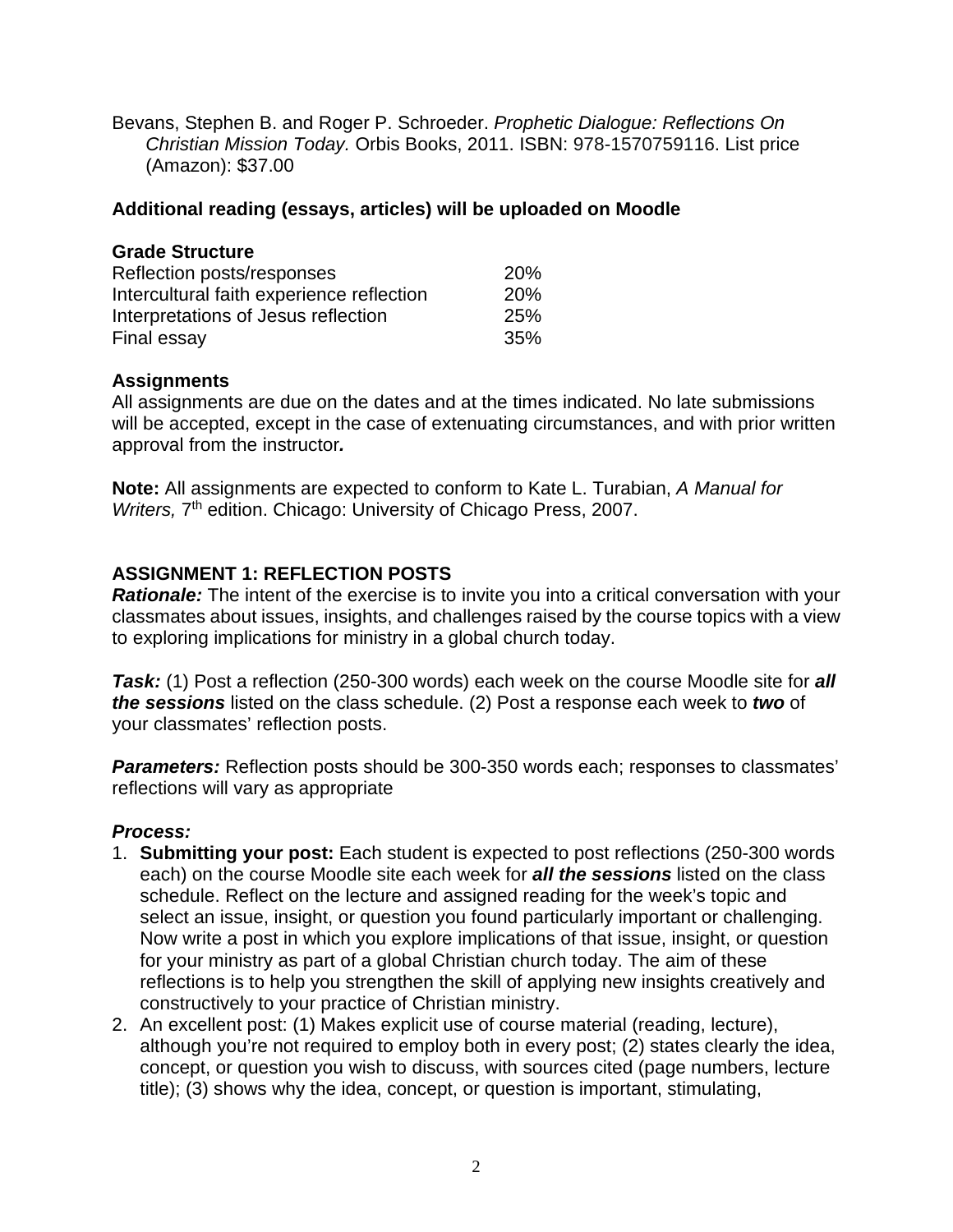problematic, etc.; (4) applies insights to life/ministry context that shows the relevance or significance of the idea, concept, or question. Be specific and concrete—vague, sweeping statements are not helpful.

- 3. **IMPORTANT:** (a) **Late submissions will be penalized**. Students who fail to complete posts and responses in a timely manner risk a grade reduction. Please consult with the instructor or teaching assistant when you anticipate a delay. (b) **Do not submit your post as a Word attachment.** Write it in the field provided in the Moodle post.
- 4. **Submitting your response:** Each student is expected to respond to **two (2) reflection posts** by classmates each week. The intent of these responses is to foster the practice of critical theological exchange within a community of inquiry. With this in mind, in writing your response, focus on questions like these: Do you find the classmate's reflection about the topic on point, relevant, and persuasive? Why or why not? What challenges for further exploration or debate does the reflection raise? Be specific. **Note:** "Critical" does **not** mean being disrespectful, demeaning, or unkind but refers, rather, to our shared obligation to pursue the theological task in a spirit of mutual respect, openness, and honesty.
	- To write your response to fellow students' reflection posts, click "Reply" on a particular post and enter your response.
	- Failure to post the assignment in a timely manner will forfeit the grade.

**Note:** These reflections are meant to be thoughtful theological engagements with the day's topic, not off-the-cuff musings. So, your posts (both your own reflections and your responses to your class mates' posts) should reflect critical engagement with the week's assigned readings and lecture.

# **ASSIGNMENT 2: INTERCULTURAL FAITH EXPERIENCE REFLECTION**

**Rationale:** The intent of this exercise is to invite you to experience and then reflect on an expression of Christian faith different from your own culture, ethnicity, and/or nationality.

**Aim:** Your task is to interview a Christian leader (pastor, layperson, other congregational leader) different from your own culture/ethnicity/nationality and prepare a reflection on the experience. **NOTE: The instructors will arrange interviews with Christian leaders from around the world via Zoom.** Students who wish to select a different leader to interview must receive approval from the instructors before conducting the interview.

**Parameters:** An essay of 800-900 words in length, submitted in Microsoft Word format, double-spaced, Times font, 12pt type

#### **Process:**

1. Select a Christian leader whose experience (beliefs, worship life, spirituality, etc.) is clearly different from your own culture, ethnicity, and/or nationality (ex., a white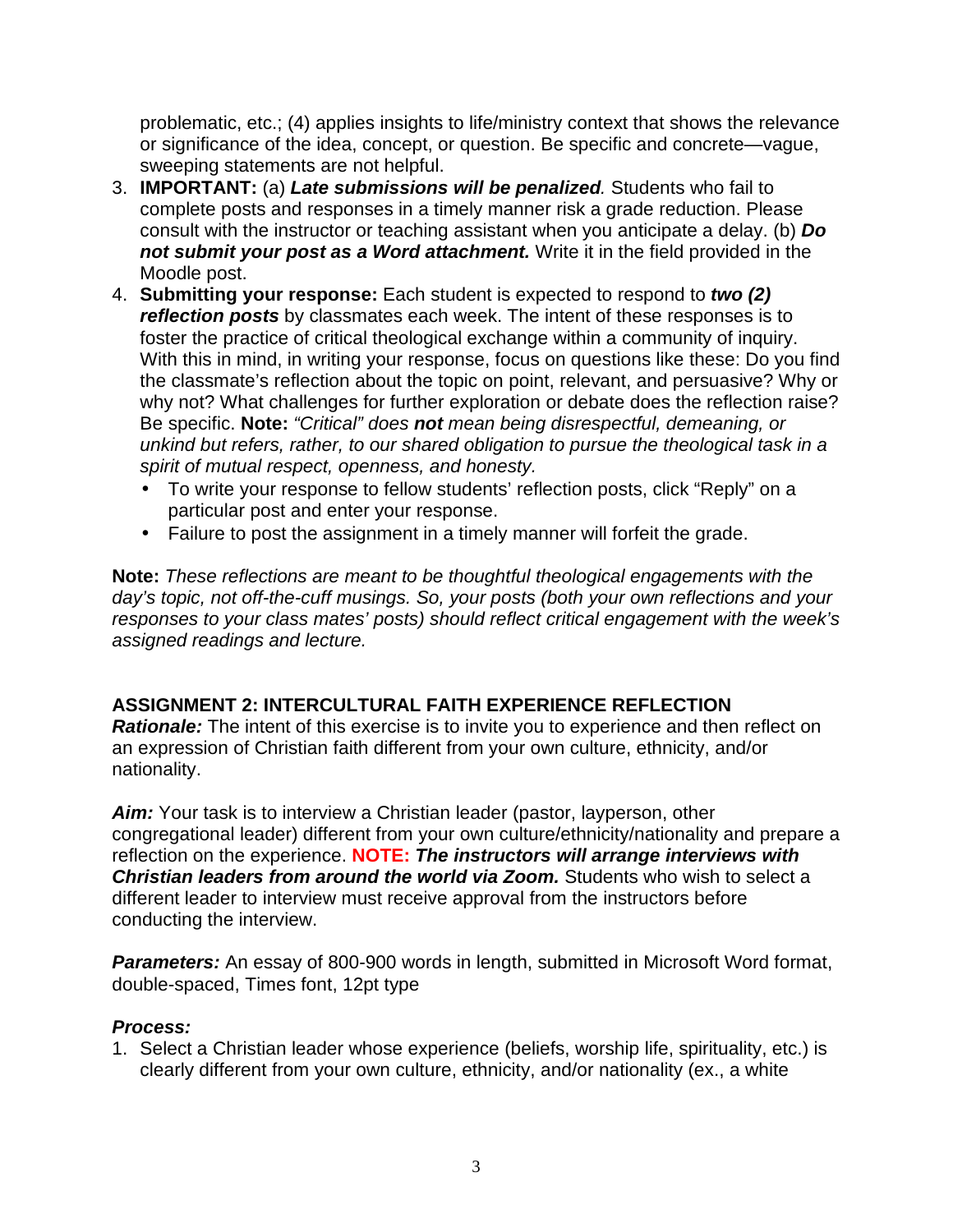student interviewing an African-American or a South Asian Indian leader; a Korean student interviewing a white or Latinx leader).

- 2. Interview the leader and write a reflection on the experience, using questions like these: (a) What aspect of the leader's Christian experience did I find most intriguing or appealing? Why? (b) What aspect of the experience did I find most challenging? Why? (c) What did the experience show me about the place of culture in Christian faith?
- 3. Write an essay of 800-900 words and upload to Moodle.

## **ASSIGNMENT 3: INTERPRETATIONS OF JESUS REFLECTION**

**NOTE: While there are four options to choose from, you are required to complete only ONE essay. So, write your essay on Asian OR African OR Latin American OR North-American interpretations of Jesus. DO NOT DO MORE THAN ONE ESSAY.** 

**Aim:** The intent of this exercise is to examine an interpretation of Jesus in a particular context and explore its meaning and impact across cultural boundaries.

**Task:** Your task is to select an interpretation of Jesus (ex., Jesus as ancestor; Minjung theology; etc.) from the assigned reading (Jesus without Borders; selections in Additional Required Readings folder), critically reflect on its key claims, and ponder implications of this interpretation for the meaning and experience of Jesus in your own context.

**Parameters:** An essay of 1,600-1,700 words in length (5-5  $\frac{1}{2}$  pages), submitted in Microsoft Word format, double-spaced, Times font, 12pt type

#### **Process:**

- 1. Select an interpretation of Jesus from Africa, Asia, Latin America, or North America from the course material that you find intriguing or challenging.
- 2. Read the relevant chapter in Kim/Kim (ex., ch. 2: "Asian Christianities").
- 3. Now read the appropriate chapters in Jesus without Borders, as well as the relevant selections in the "Additional Required Reading" folder on Moodle.
- **4.** Summarize the main features of the interpretation in two pages. Then critically reflect on the implications of this interpretation for the meaning and experience of Jesus in your own context.

# **ASSIGNMENT 4: FINAL ESSAY**

**Rationale:** The intent of this exercise is to offer you an opportunity to practice the skills of constructing a theological argument using the model of prophetic dialogue for a particular ministry setting today. **NOTE:** "Ministry setting" can take different forms—for example, a congregation, a campus ministry, a house church, a social justice initiative. Also, choose a ministry setting in a place most relevant to you—for example, Korea, Burundi, the United States.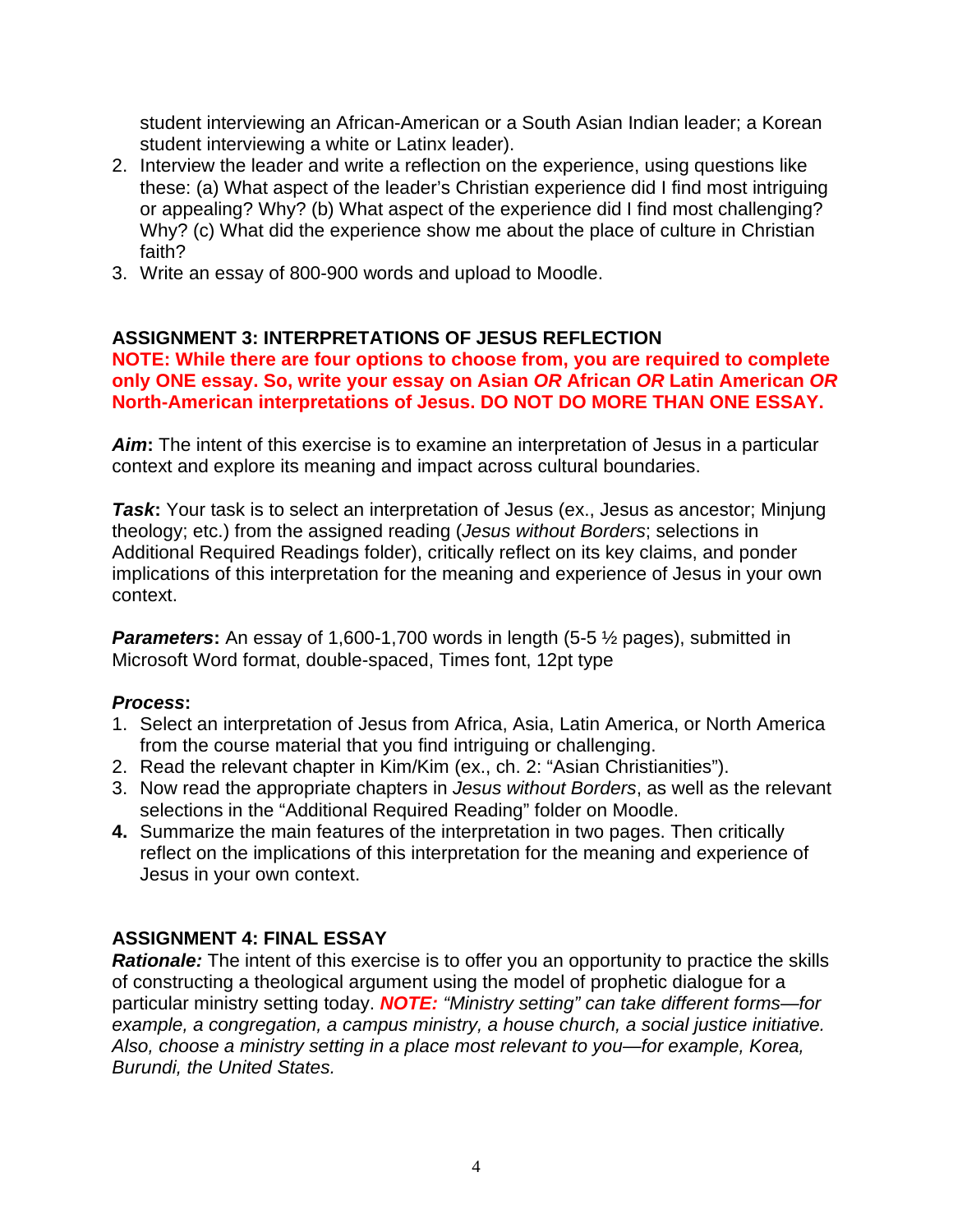**Task:** Your task is to write an essay in which you think about how Bevans and Schroeder's model of "prophetic dialogue" can help you examine faulty views and practices of mission in your ministry setting and construct a new missional vision that can renew mission practices.

**Parameters**: The essay should be 2,600-2,900 words (8-9 pages, double-spaced) in length and be submitted in Microsoft Word format, double-spaced, Times font, 12pt type.

# **Process:**

- 1. Reread the appropriate chapters in Prophetic Dialogue.
- 2. Summarize the key features of Bevans and Schroeder's understanding of mission as "prophetic dialogue."
- 3. Then, using the Bevans/Schroeder model, and drawing on the other sources we've studied (course texts, additional required reading, lectures, online discussion), describe how the model of prophetic dialogue can help you rethink *mission* in your ministry setting. **Be creative!**

Ask yourself:

- How can the model of prophetic dialogue help me identify and challenge faulty theological views of mission in my ministry context?
- How can the model help me construct a new missional vision for my ministry context?
- How might one or more of the six components of the model (ex., "witness and proclamation"; "justice, peace, and the integrity of creation"; "reconciliation") help us renew or build new missional practices in my ministry context? (Ex., the component of "peace, justice, and the integrity of creation" might change the way we practice our public witness; the component of "interreligious dialogue" might deepen our collaboration with our Muslim neighbors down the street, or perhaps help us *begin* a relationship.)
- 4. Upload your essay to the appropriate assignment tab on Moodle.

# **Students for Whom English Is a Second Language:**

Students for whom English is a second language often seek outside proofreading assistance. In such cases, you can make use of the following process in completing and submitting your written assignments. (1) Submit the complete but unproofread essay on Moodle by the assignment due date. (2) Inform the instructor that the essay is being proofread and when proofreading will be complete. (3) Email the proofread essay to the instructor, when received.

## **Note: (1) The unproofread essay as submitted is the complete essay. It may not be amended or edited for content. (2) The weekly reflection posts DO NOT fall under this language accommodation.**

# **Class Policies**

1. **Respect**. (a) Respect one another's perspectives, viewpoints, and differences. Speak the truth, but do so in love; so, critique viewpoints and perspectives, **not**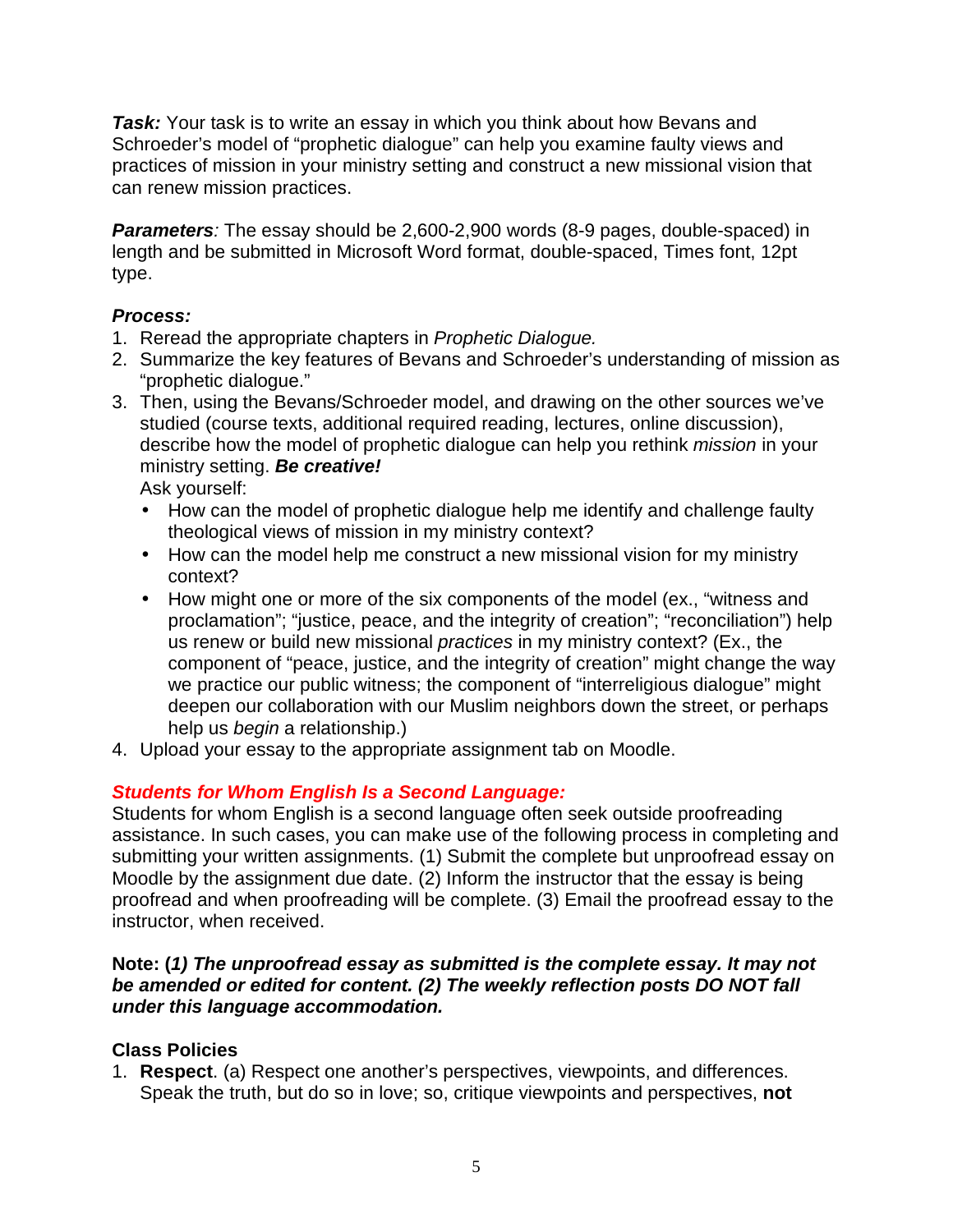persons. (b) Respect the classroom as an environment for learning. Therefore, participate fully, thoughtfully, respectfully, and in a timely fashion in all activities as assigned.

2. **Integrity**. Do not cheat. Own your own ideas and honor the ideas of others. Plagiarism is an extremely serious breach of integrity and is addressed forthrightly by the seminary. Review the seminary's policy on plagiarism carefully (Student Life and Academic Handbook, G-ETS Bulletin, etc.). It describes the various kinds of plagiarism and how to correct them. You are expected to familiarize yourself with this document. If you have any questions, please contact the instructor.

#### **Disabilities Policies and Procedures**

Garrett Evangelical Theological Seminary is committed to providing equal access to its programs of graduate professional education for all qualified students with learning, physical, medical, or psychological disabilities. The seminary aims to provide reasonable accommodation for qualified individuals with a disability (based on clinical documentation) to ensure their access to and participation in seminary programs. For details, see "Disabilities Policies and Procedures" in the 2008-2009 Student Handbook, p. 62. Please contact the Dean of Students for consultation.

# **Class Schedule (see Moodle)**